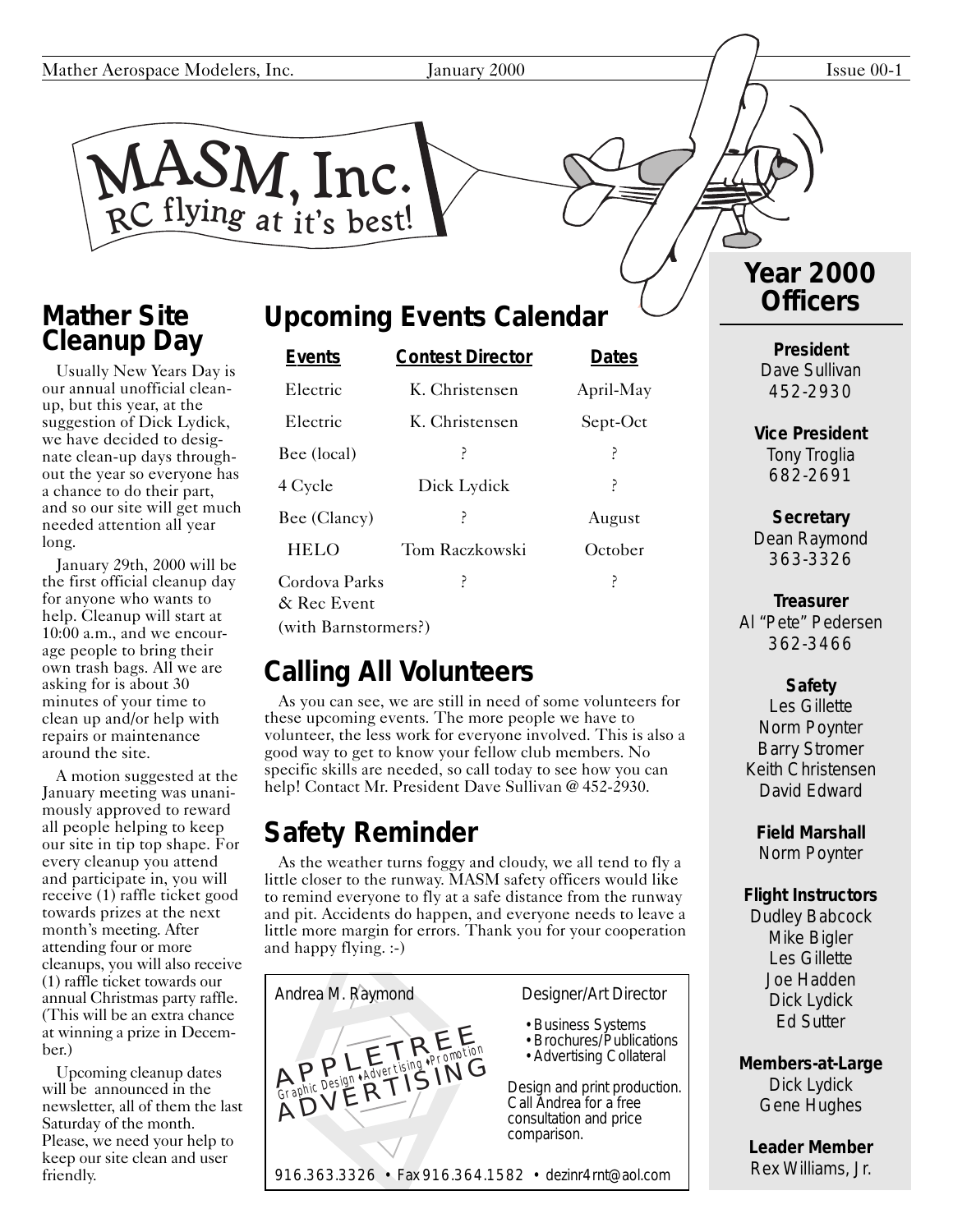# **Due yourself a favor — Keep those Dues coming!**

If you haven't already done so, please send in you membership renewal dues for 2000.

Checks should be made payable to Mather Aerospace Modelers, Inc. and sent to:

> MASM c/o Dean Raymond 3378 Irish Mist Way Sacramento, CA 95826

#### **Welcome new members!**

We have had three new members join since last November. Please welcome Charlie Dupree, Paul Moenning and Chris Rallens.

Thank you for joining our club and supporting Mather Aerospace Modelers.

Annual dues are \$25 plus \$5 for each immediate family member under the age of 23, living at the same residence. Please send a copy of your AMA card when renewing. Membership in AMA is required for renewal, unless you are a non-flying member.

Dues not received by March 15 will be considered overdue. If you have any questions, please call Dean Raymond at 363-3326.

Approximately 35% of members still have not sent in their dues. Next month's newsletter should have a treasurers report accounting for all funds received and spent so far this year. We also are planning to send a final and revised membership roster with the March or April newsletter.

Thank you for your support!

 $\widetilde{\text{MASM}}, \text{Inc.} \ \text{RC}\ \text{flying at it's best!}$ 

Mather Aerospace Modelers, Inc. 3378 Irish Mist Way Sacramento, CA 95826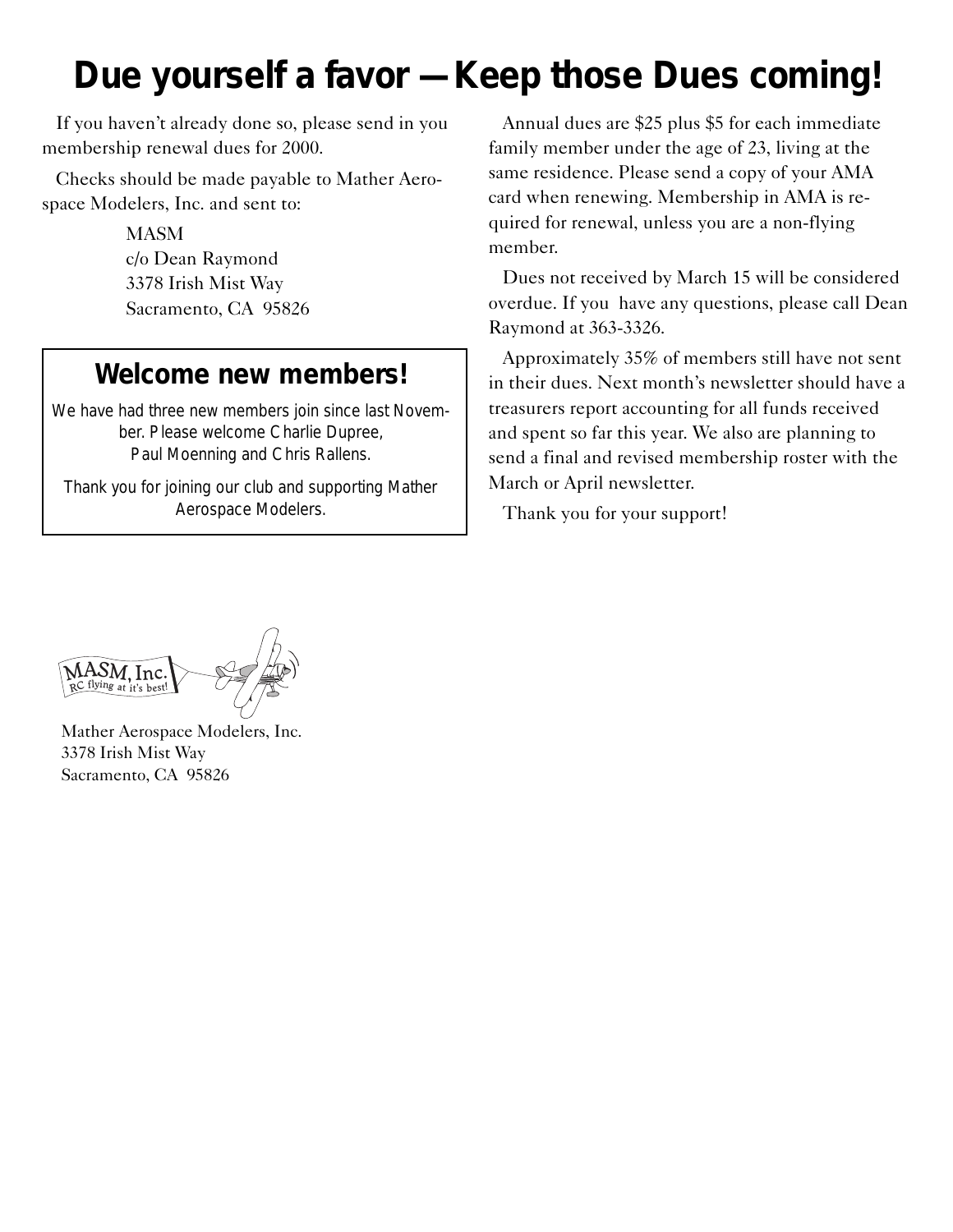### **T-Shirts For Sale**

MASM has T-Shirts and hats available for purchase to members and non-members. Support your club and be a proud wearing member.

Dark Blue (old design, various sizes) 8.00

All Other Colors (new design, various sizes) 10.00 Hats 10.00

If you are interested in purchasing any of these items, contact Mr. President Dave Sullivan @ 452-2930.

#### **Misc. Business**

Special guests attending our January meeting were Bob Dickey from Bend, Oregon, and Jim Kendall. New/first time meeting members were J.T. Wilson and Chris Rallens. We would like to extend a warm and hearty welcome to our new MASM members and as a reminder to everyone, feel free to bring a guest to the next meeting.

The president of SAM's flying club attended our January meeting and offered up their web site address for any online members who want to learn more about their club. The address is www.sacramento-rc-flyers.org.

Speaking of web sites, we know all members of MASM are anxious to see the debut of our new web site. With many apologies, we are still working out some of the bugs, but have hope that by the next meeting we will have a new web address to announce.

At January's meeting anther safety issue was expressed. The baskets at the field are in dire need of re-stringing. President Dave requested volunteer/s, and wanted to express many thanks for Rex Williams' help in the past. This job will be funded by MASM, we just need the manpower. Anyone we can recruit?

## **Golden Eagle Pile-It Award**

We would like to congratulate Ed Sutter who was this month's Golden Eagle Pile-It Award recipient. Ed's Double Trouble was the victim and because we may never get the chance again, we gave him the prize. Ed stated later that he had seen many worse crashes during December and wasn't sure that he was worthy of the honor. That just goes to show you what can happen if you're not at the meeting to defend yourself! We look forward to seeing Ed and his award at the flying site soon.

### **Suggestions and Contributions**

We would like to hear from you. If you have any comments, pictures or events to report for an upcoming issue, please call Dean or Andrea at 363-3326, or e-mail us at dnonbsto@aol.com with the reference MASM. This is your newsletter, too. Note: Please e-mail all files as uncompressed word or graphic files.

We hope to bring back the monthly swap listings, as well as new member updates, with photos if possible. Your ideas are welcome to facilitate communication within our club.

#### **Author Unknown**

*Contribution by Charlie Dupree.*

During the course of World War II, many people gained fame in one way or another. One man was Butch O'Hare. He was a fighter pilot assigned to an aircraft carrier in the Pacific. One time his entire squadron was assigned to fly a particular mission. After he was airborne, he looked at his fuel gauge and realized that someone had forgotten to top off his fuel tank.

Because of this, he would not have enough fuel to complete his mission and get back to his ship. His flight leader told him to leave formation and return. As he was returning to the mothership, he could see a squadron of Japanese Zeros heading toward the fleet to attack. And with all the fighter planes gone, the fleet was almost defenseless. His was the only opportunity to distract and divert them.

Single-handedly, he dove into the formation of Japanese planes and attacked them. The American fighter planes were rigged with cameras, so that as they flew and fought, pictures were taken so pilots could learn more about the terrain, enemy maneuvers, etc.

Butch dove at them and shot until all his ammunition was gone, then he would dive and try to clip off a wing or tail or anything he could to keep them from reaching the American ships. Finally, the Japanese squadron took off in another direction and Butch O'Hare and his fighter, both badly shot up, limped back to the carrier. He told his story, but not until the film from the camera on his plane was developed did they realize the extent he really went to, to protect his fleet. He was recognized as a hero and given one of the nation's high-test military honors.

And, as you know, O'Hare Airport in Chicago was named after him.

(Stay tuned for a follow up story that will appear in our next newsletter.)